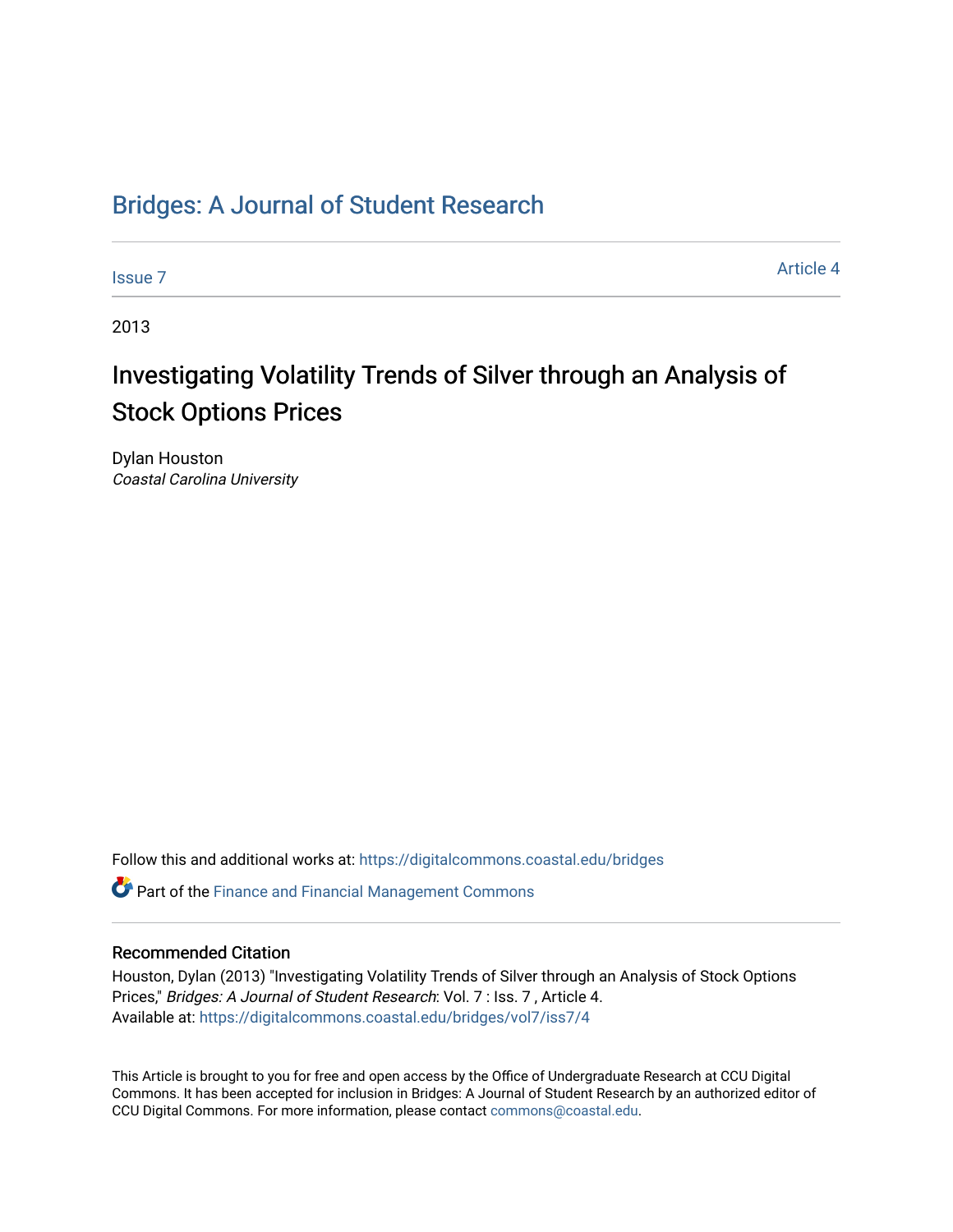## **Investigating Volatility Trends of Silver through an Analysis of Stock Options Prices**

**Dylan Houston**



Dylan Houston is a Spring 2013 graduate of Coastal Carolina University's Honors Program with a Bachelor of Science in Information Systems. In addition, he was named the outstanding graduate in information systems. He is involved in the Numbers & Bytes Club as the Vice President and is a member of Upsilon Pi Epsilon (International Honor Society for the Computing and Information Disciplines). He has experience programming with a wide range of technologies and enjoys problem solving and building systems. In his free time he enjoys weightlifting, martial arts, and football.

## **ABSTRACT**

*Volatility is a statistical measure that describes the amount of fluctuation in prices for a given investment; generally, the higher the volatility for an investment, the riskier it is perceived to be. Traders study volatility history so that they can make informed decisions on how to invest capital. The purpose of this article is to analyze implied volatility values, which are derived from the investment's price and are considered the market's estimate of the investment's actual volatility, for silver electronically traded fund (ETF) options in periods of both high and low price movement. In doing so, we desired to see whether or not the general market perception of silver ETF options demonstrated significantly different trends between periods of high and low price movement. Our results demonstrated that implied volatility trends did not show any significant differences between the periods of low and high price movement, and therefore market perception of iShares Silver Trust (SLV) options did not radically change, regardless of the price changes of SLV.*

## **Introduction to Derivatives and Options**

The notional value of securities traded in the derivatives market was \$1.2 quadrillion in 2010, or 20 times the size of the world economy; to put this in perspective, the world's gross domestic product (GDP) was between \$50 trillion and \$60 trillion for that same year (Cohan, 2010). This market is not limited to those who consider themselves traders; it is becoming a more common practice for employers to give stock options, which are derivatives, to employees as a job benefit (Udell, 2008). As such derivative markets as the stock options market become more widespread, so does understanding trends within these markets.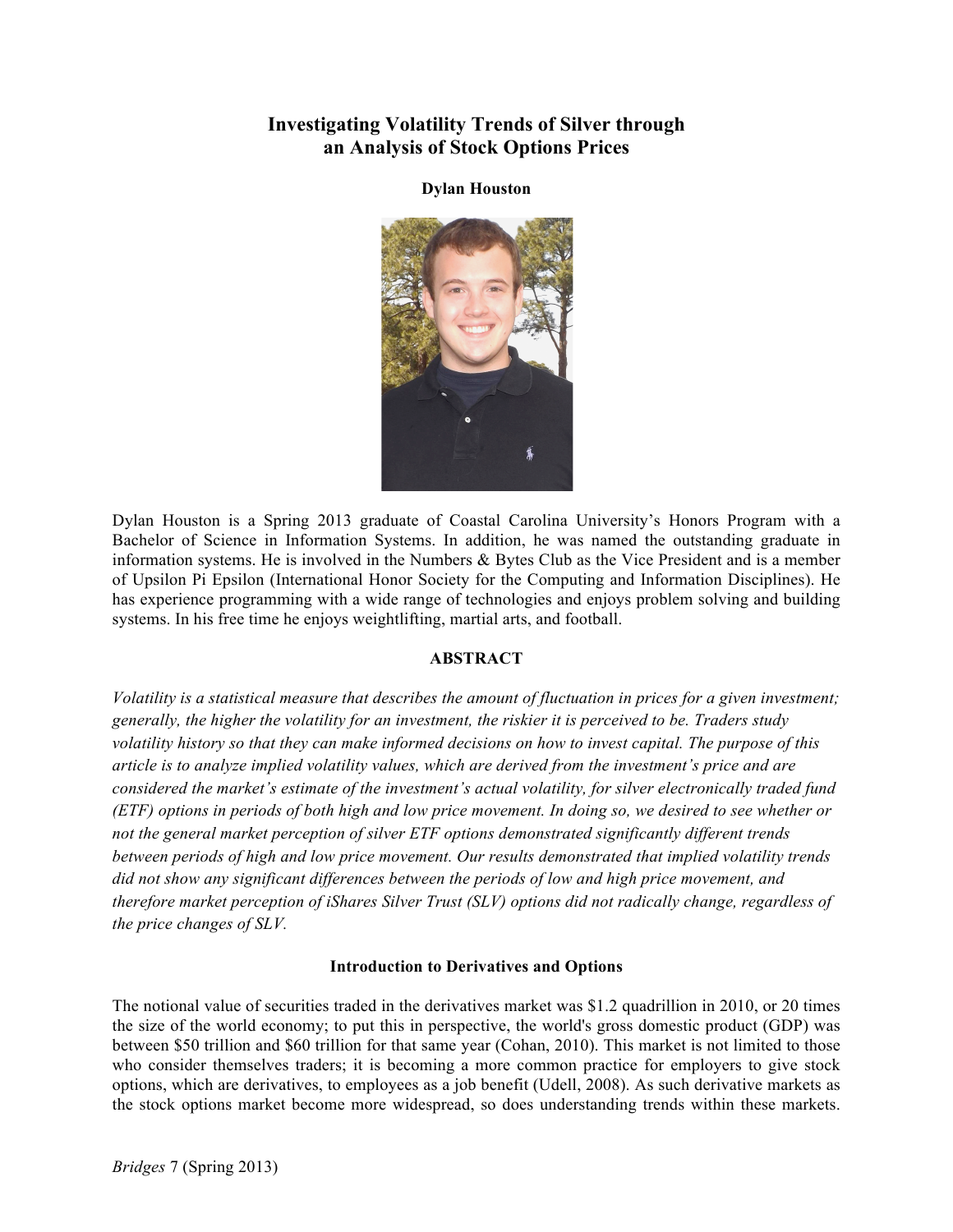Individuals who participate in any type of investment market are most likely interested in finding trends that may enhance their investment portfolio's returns and minimize its risks.

The derivatives market is a risky investment market that has had a substantial impact on the world's economy. This market is composed of derivatives—financial agreements between two parties that have a value based on an asset. Stock options and electronically traded funds (ETFs) are examples of derivatives in these markets because their payoff is directly related to the price of the core asset that it represents (Baken & Nandi, 1996). Stock options are contracts to buy or sell shares of stock at a certain fixed price based on the trading price at the time of purchase (Lardner, 1999). They are particularly attractive because they have the potential to perform incredibly well with a lower risk than buying the stock itself (Sloan  $\&$ Perrucci, 2003).

Stock option volatilities attract a lot of interest from investors and researchers because they can influence how both private investors and industries choose to buy and sell options. Volatility is generally described as a measure that determines the amount of risk in relation to the number of changes in an investment's value. Generally, the higher the volatility, the riskier the investment is perceived to be by investors. Investments with lower volatility levels are seen to be more stable. Without a doubt, financial risk is one of the most important factors in determining how people invest. Chance (2004) argues that the origin of financial risk is derived from uncertainty. Uncertainty can exist within many different markets from interest rates and exchange rates to stock prices.

With the recent recession, uncertainty in investments has increased; people are more cautious about investing in financial markets and weigh heavily financial risks. Clapperton (2010) studies the recent recession's effects on investor perception as well as the types of investments in which individuals are choosing to invest. His findings suggest that such precious metals as gold and silver have never been a safer bet for investors and more people are taking notice. Because there is reasonable interest in investing in precious metals, it is important to understand what drives their prices.

Schoenberger (2011) states that gold's "artificial scarcity," the large amount of physical work required to produce gold, and such social implications as power and control drive the value of gold to be more than just monetary value. Coulson (2005) further states that gold has the potential to perform incredibly well simply because the U.S. dollar has had a history of representing weak value in proportion to other currencies.

Cross (2005) analyzes various data, including the prices of U.K. gold product in ETFs, the amount of U.S. jewelry sales, and the percent of total durable goods in the U.S. She uses these data to argue that gold is a very "emotional" metal that behaves akin to the stock market. It is estimated by her studies that the gold market is a small, isolated market that is very unstable and she does not recommend gold as an investment. Her claim that gold holds emotional characteristics, however, supports Schoenbeger's claim that the value of gold is more than just monetary value.

Borzykowski (2011) takes a somewhat neutral position and argues that what people should invest in depends on the type of investor they are (conservative, middle-of-the-road, or aggressive). He makes his case by citing other respectable economists, such as Michael White. Borzykowski suggests that conservative investors hold on to their investments for the long term with their main goal being the preservation of existing capital. For middle-of-the-road, or balanced, investors, it is recommended by Borzykowski that they invest in the financial sector. For aggressive investors, however, Borzykowski argues that they should consider gold bars or gold ETFs. When smart investors choose to invest in such precious metals as gold and silver, they examine the metals' historical volatility levels.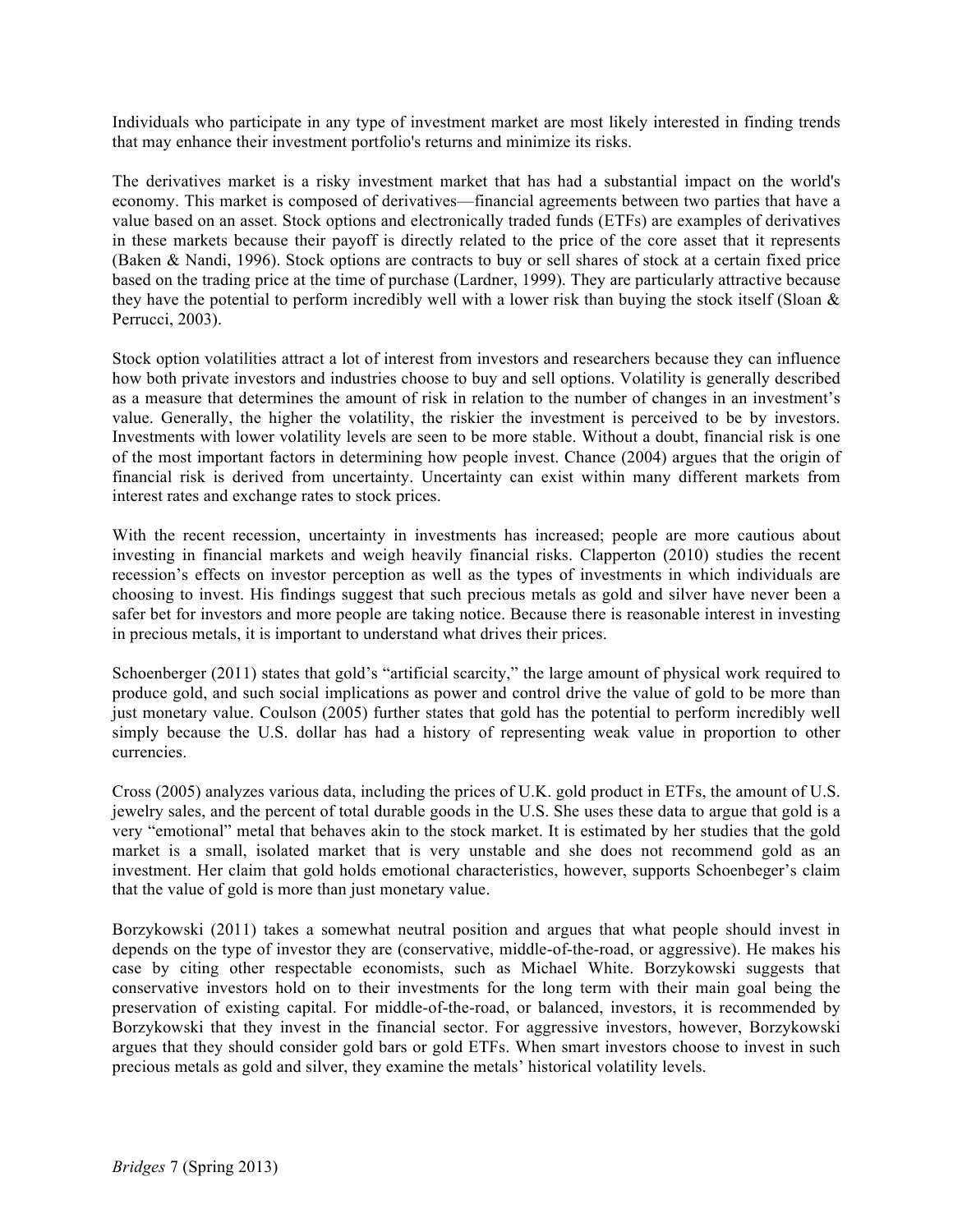The method that finance experts use to analyze volatility levels involves using traditional statistical studies on any given financial time series. This analysis leads to historical volatility, a method for estimating risks based on historical information on the portfolio's recent performance. When calculating historical volatility, financial experts may use the exponentially weighted moving average (EWMA) because it assigns higher weights to more recent prices. This is particularly useful when an investor cares much more about an option's recent history than its older history. The generalized autoregressive conditional heteroskedasticity (GARCH) is another model that superseded the EWMA and is frequently used to calculate volatilities. There are many methods that financial experts can exploit to conduct analyses on various time series and historical volatilities. There is, however, another volatility level that is heavily studied by investors and tested by these formulas: implied volatility. This type of volatility is explained later in this article and is one of the key concepts of this project.

#### **Black-Scholes Model**

In order to set a standard to estimate the volatilities of the gold and silver ETF options, a pricing model must be used. Black and Scholes (1973) use mathematical data to construct a theoretical pricing model that can value options. This model is still used frequently by economists so that they can reduce financial risk by hedging properly. The company from which we obtained our analyzed data computed their implied volatility values based on the Black-Scholes model.

The mathematical formulas for the Black-Scholes are as follows:

 $c = S_0 N(d_1) - K e^{-rT} N(d_2)$  $p = Ke^{-rT}N(-d_2) - S_0N(-d_1)$ where *d*<sub>1</sub> = (ln(*S*<sub>0</sub>/*K*) + (*r* + σ<sup>2</sup>/2)*T*) / (σ √*T*)  $d_2 = d_1 - (\sigma \sqrt{T})$  $c =$  call option price  $p =$  put option price

 $S_0$  = stock price at time zero  $K =$ strike price  $R =$  risk-free rate  $\sigma$  = volatility of the stock price  $T =$  time to maturity

 $N(x)$  is the cumulative probability distribution function for a standard normal distribution (Hull, 2012). Thus, given these equations, it is possible to solve for  $\sigma$ , the volatility of the stock price, if we know the call and put prices of the options. These allow companies to calculate implied volatility values. Call options are contracts that allow an investor to buy assets at an agreed price on or before a specific date. Put options are very similar to call options, the only difference being that it deals with the selling of assets. The Black-Scholes model accounts for both types of options in its formulas. In addition, the results of our programs contain data for both call and put options.

#### **Implied Volatility**

Implied volatility (IV) can be described as the standard deviation attained when the price of an option equals a particular model's price for that same option (Chance, 2004). Implied volatilities solve for volatility based on the market's prices. Understanding volatility is imperative for both individuals and corporations who wish to be successful with investment portfolios that contain such assets as stock options (Baken & Nandi, 1996).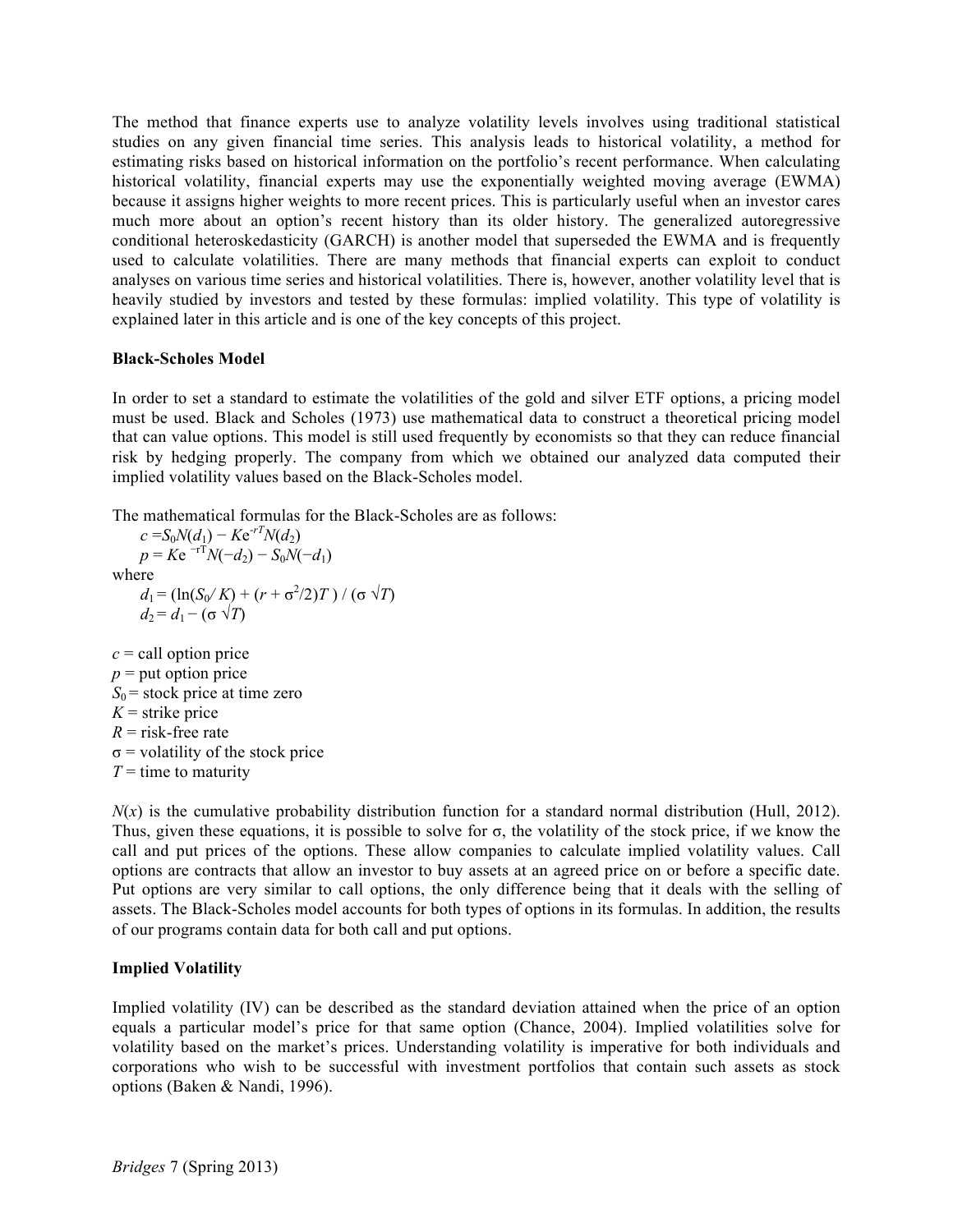Before the emergence of behavioral finance, financial experts believed that social factors were not significant in determining implied volatilities. Cont (2001) identifies and addresses problems that are common to all statistical studies of financial time series. He defies conventional pricing models by proposing that there are "stylized facts" that produce errors within them. The author reveals that stylized empirical facts consist of nontrivial properties that are common across a wide range of instruments, markets, and time periods. He concludes that these properties are model-free and that they result from a general hypothesis of qualitative nature. In essence, even though investors may have had ample information regarding the economic forecast for the option or security, volatilities demonstrated stylized facts that contradict what economists would traditionally predict.

Shiller (2003) provides an extensive literature review, gathering data of stock volatility, stock prices, and real dividends in order to determine if such findings as Cont's are true and relevant. He concludes that ordinary investors often make decisions that are not based on economic equations or data, which supports Cont's argument that stylized empirical facts exist.

Thus, the theory of behavioral finance was created so that the relationship between investors' perceptions of option volatilities (implied volatility) and the actual volatilities of these options could be better understood. It seeks to explain the investors' reasoning behind their financial behavior. Studies in behavioral finance have become more prevalent over the past few years and focus on psychological factors that may influence investor spending.

Behavioral finance is driven by the logic that perceived volatility is likely affected by emotional and social factors. In addition, it shows that investors may make decisions for various reasons that are independent of what pricing models, such as Black-Scholes, predict. Because of the recent recession, many investors are now turning to gold and silver ETFs. With the exception of the experiment on which this project is based, there have been no recent studies of investors' perceptions on the volatilities of these securities; additionally, there have been no recent studies on the actual volatilities of these securities.

A previous study conducted by Downey (2011) implemented the Black-Scholes model to compare the volatility of silver prices to investors' speculation of the volatility. The question posed by the authors is whether or not these views agreed with the data on actual volatility. The authors then analyzed historical data on the rising and falling of silver prices, and compared both the historical and implied volatilities to the expectations of investors. An investigation of stock option prices for the silver ETF supports their argument that investors viewed silver as being unusually volatile in January 2010 and December 2011. They then conclude that volatility had been consistent throughout the period, and that low or high prices of silver options do not affect the actual volatility of silver.

This investigation expanded on Downey's study to cover a 12-month time series. Instead of conducting a hypothesis test between two sets of data, a complete analysis using Excel Visual Basic for Applications (VBA) was conducted to determine the behavioral characteristics of volatility for silver ETFs by graphing the volatility smirks for periods of low and high price movement. If investors expand their knowledge on the behavior of options in the derivative market, then it will allow them to make better decisions on their investments.

#### **Methods**

In this study, prices for the iShares Silver Trust (SLV) ETF were analyzed so that we could identify the periods of high and low price movement. Additionally, we examined implied volatility values for these options for noticeable trends. First, we obtained spreadsheets containing documented data on price histories of silver ETFs for the year 2010. These data were downloaded from Yahoo! Finance and included open, close, high, low, and adjusted close prices. Upon obtaining the spreadsheets, we used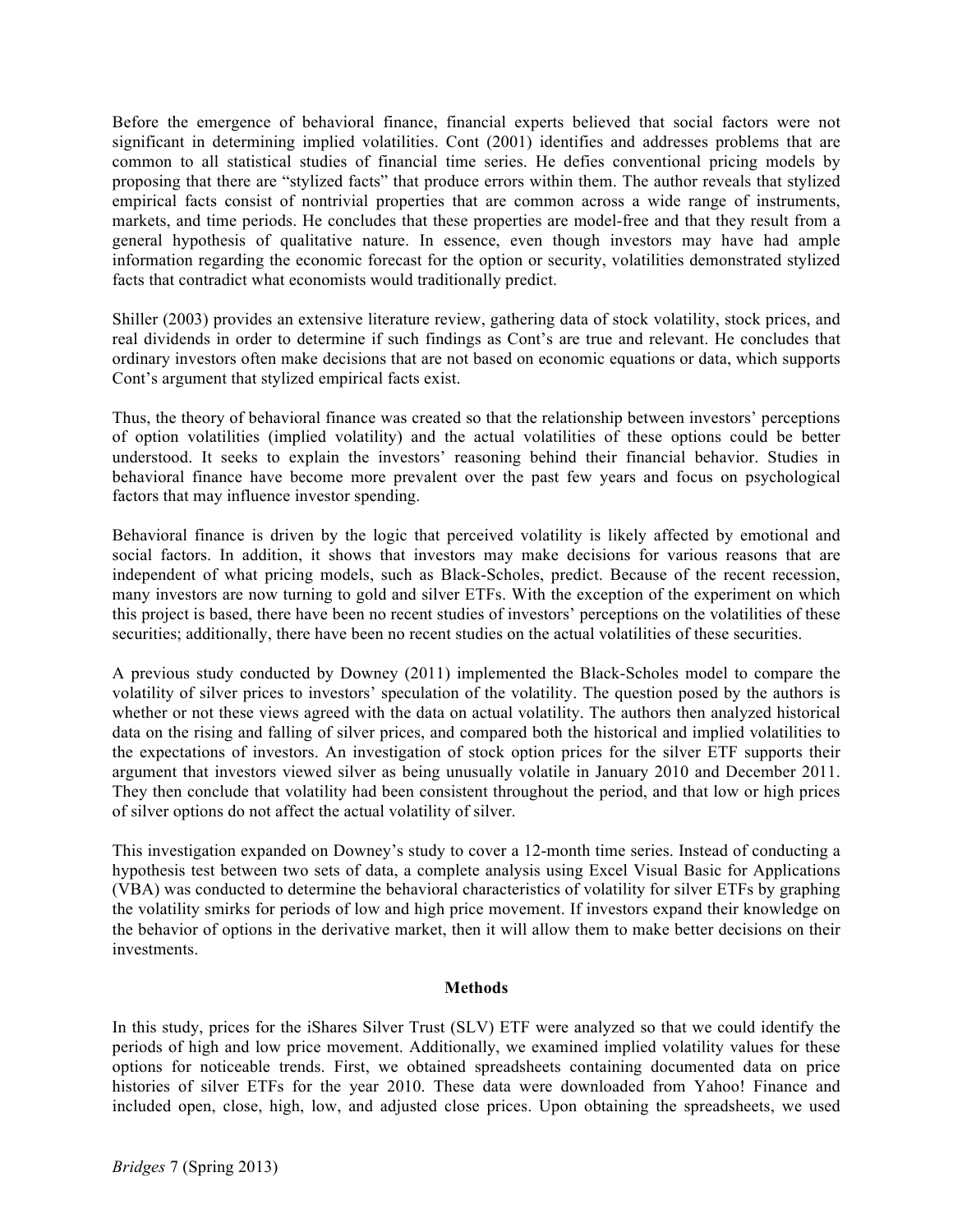Microsoft Excel to find the four weeks of both lowest and highest activity (volatility) in closing prices. We determined which weeks to analyze by calculating the standard deviation of each week's five-day returns; the higher values determined the high price volatility weeks, while the lower values determined the low price volatility weeks. For each of these weeks, we computed the volatility smirks for both put and call options separately.

After identifying these periods, we pulled in-depth, corresponding options data, both call and put options, for each period. These data were very extensive and included put/call option, closing price, strike price, expiration date, and implied volatility level. Our data sets were purchased from http://historicaloptiondata.com. After obtaining the data sets, we wrote programs in the Excel VBA programming language to compare the volatility smirks during periods of high/low price volatility for both put and call options to see if there were any significant differences in behavior. Because there is no standard method to do this, it was imperative that we wrote original programs to address this problem. Our programs will be explained later in the article. Finally, we used Excel to compute and graph our results.

## **System Design**

As noted above, this article required original programs to be written so that we could address our research questions. Because Excel VBA has the ability to open and manipulate Excel spreadsheets, we decided that it would be our language of choice. Our algorithm includes several functions for the purpose of modularity with the main benefit being the reduction in redundancy and increase in reusability. Therefore, our overall template for our program consists of a subroutine and several functions. The following programs are written with the purpose of returning corresponding implied volatility (IV) values for certain strike prices for a week of data. In addition to executing a macro with the code, it is necessary to compute the overall average of each strike price's IV values and then use Excel to graph the relationship between strike prices and average IV values to get the volatility smirk.

Below is the base subroutine that implemented the algorithm to compute the volatility smirk. The code remains mostly the same throughout all of the weeks analyzed; the only components that change are the day variables. In these variables, a file path must be specified to a comma separated values (CSV) file that contains option data from http://historicaloptiondata.com. This must be repeated for each of the five variables that represent the five-day period.

After the basic variables were declared, a variable named CellCount was allocated to memory so that the program could keep track of rows that had been used. This was important to ensure that data from multiple days did not overlap. The code below retrieves implied volatility values for "call" options only. In order to modify the program to retrieve implied volatility values for "put" options, it is required to modify each conditional statement (if statements) in the program to include "call instead of "put."

#### Sub GetVolatilitySmirk()

Dim StrikePrice As Double Dim CellCount As Integer Dim ClosingPrice As Double Dim ResultBook As Workbook Dim Status As Double  $Set$  ResultBook = ActiveWorkbook  $CellCount = 2$ 

Dim Day1 As Workbook Dim Day1OptionStrikePrice As Double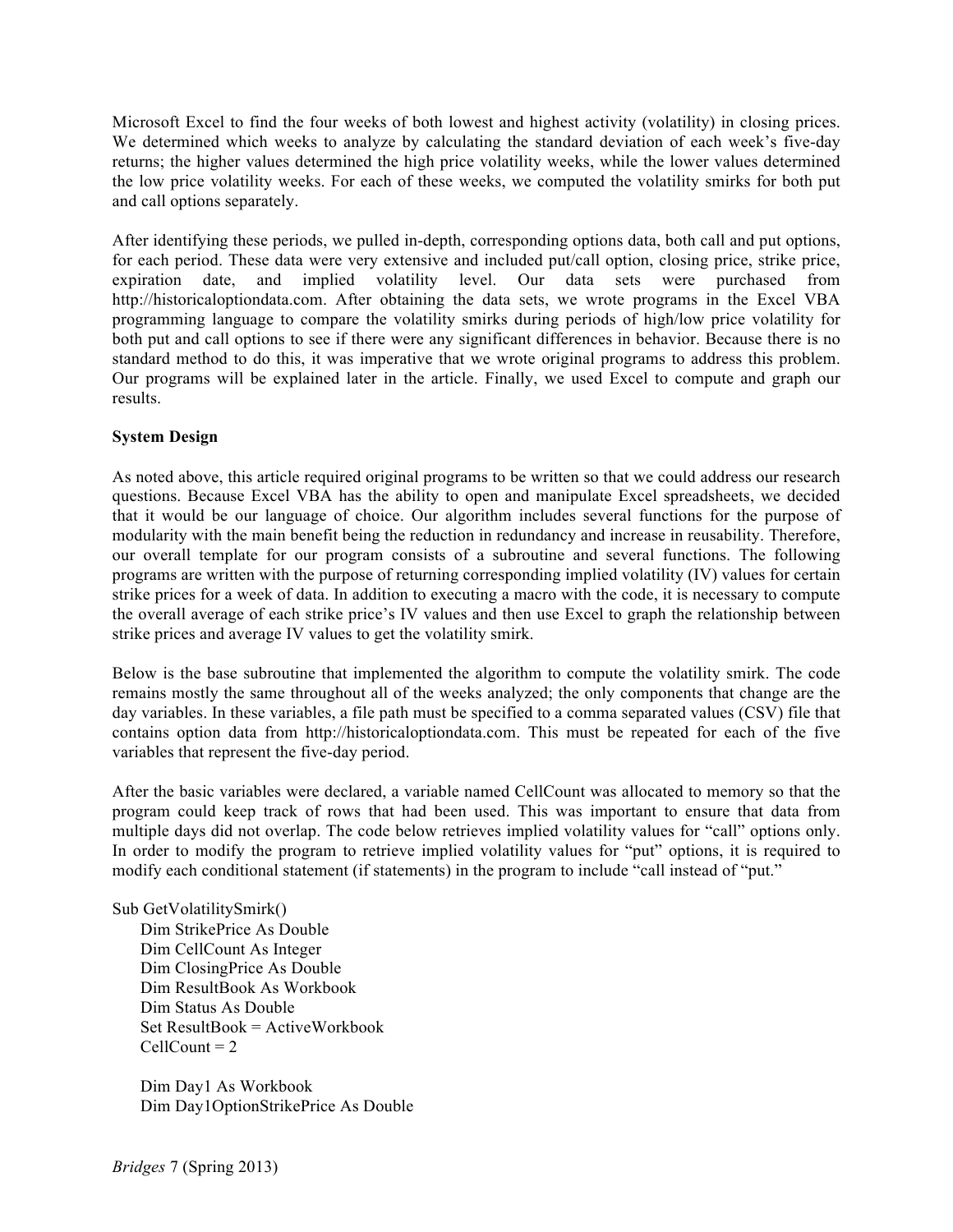Set Day1 = Workbooks.Open("") ClosingPrice = FindClosingPrice(Day1) Day1OptionStrikePrice = GetOptionStrikePrice(Day1, ClosingPrice) CellCount = PrintStrikePrices(ResultBook, CellCount, Day1OptionStrikePrice) Status = MatchIVValues(Day1, ResultBook, (CellCount - 15), CellCount) Day1.Close

Dim Day2 As Workbook Dim Day2OptionStrikePrice As Double Set Day2 = Workbooks.Open("")  $ClosingPrice = FindClosingPrice(Day2)$ Day2OptionStrikePrice = GetOptionStrikePrice(Day2, ClosingPrice) CellCount = PrintStrikePrices(ResultBook, CellCount, Day2OptionStrikePrice) Status = MatchIVValues(Day2, ResultBook, (CellCount - 15), CellCount) Day2.Close

Dim Day3 As Workbook Dim Day3OptionStrikePrice As Double Set Day3 = Workbooks.Open("")  $ClosingPrice = FindClosingPrice(Day3)$ Day3OptionStrikePrice = GetOptionStrikePrice(Day3, ClosingPrice) CellCount = PrintStrikePrices(ResultBook, CellCount, Day3OptionStrikePrice) Status = MatchIVValues(Day3, ResultBook, (CellCount - 15), CellCount) Day3.Close

Dim Day4 As Workbook Dim Day4OptionStrikePrice As Double Set Day4 = Workbooks.Open("")  $ClosingPrice = FindClosingPrice(Day4)$ Day4OptionStrikePrice = GetOptionStrikePrice(Day4, ClosingPrice) CellCount = PrintStrikePrices(ResultBook, CellCount, Day4OptionStrikePrice) Status = MatchIVValues(Day4, ResultBook, (CellCount - 15), CellCount) Day4.Close

Dim Day5 As Workbook Dim Day5OptionStrikePrice As Double Set Day5 = Workbooks.Open("")  $ClosingPrice = FindClosingPrice(Day5)$ Day5OptionStrikePrice = GetOptionStrikePrice(Day5, ClosingPrice) CellCount = PrintStrikePrices(ResultBook, CellCount, Day5OptionStrikePrice) Status = MatchIVValues(Day5, ResultBook, (CellCount - 15), CellCount) Day5.Close

## End Sub

In addition to a main subroutine, functions are used so that redundancy in the code could be limited. The function below, FindClosingPrice, takes a single workbook as a parameter. Then, it looks at the relevant option data (hardcoded as SLV) and finds the closing price.

Function FindClosingPrice(x As Workbook) Dim RowCount As Double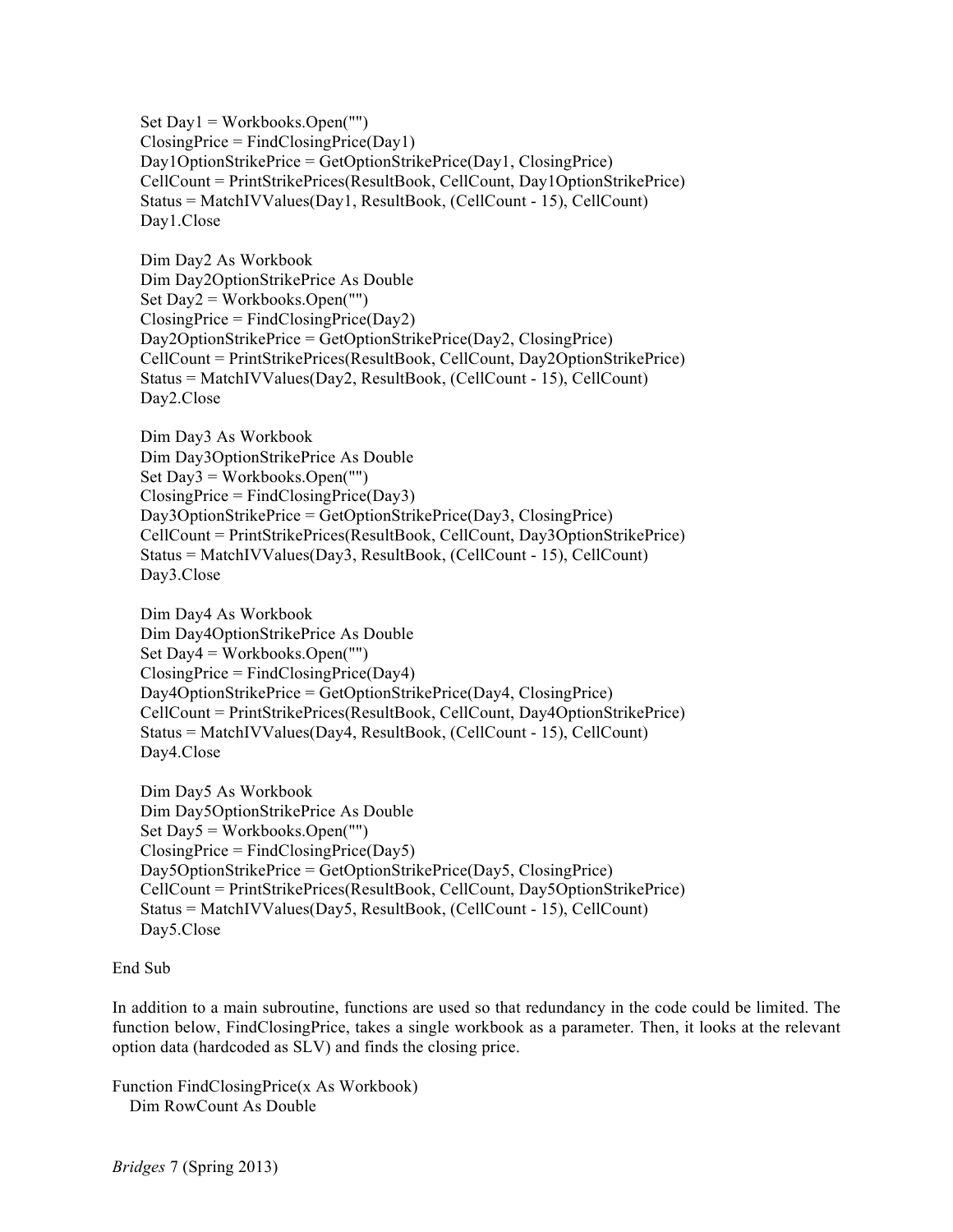```
 RowCount = x.ActiveSheet.UsedRange.Rows.Count
  For i = 1 To RowCount
    If x.ActiveSheet.Range("A" \& i).Value = "SLV" And x.ActiveSheet.Range("F" \& i).Value = "call"
Then
       FindClosingPrice = x.ActiveSheet.Range("B" \& i).Value
        Exit For
     End If
   Next i
End Function
```
The function below, GetOptionStrikePrice, takes two parameters: a workbook and a double that represents the closing price (obtained by using the function above). This function simply iterates through all the rows in the specified workbook and finds the option strike price that is closest to the day's closing price.

```
Function GetOptionStrikePrice(x As Workbook, ClosingPrice As Double)
   Dim TempOptionStrikeDifference As Double
   Dim TempOptionStrikeDifference2 As Double
   Dim OptionStrikePrice As Double
   TempOptionStrikeDifference2 = 10
   Dim RowCount As Double
   RowCount = x.ActiveSheet.UsedRange.Rows.Count
  For i = 1 To RowCount
    If x.ActiveSheet.Range("A" \& i).Value = "SLV" And x.ActiveSheet.Range("F" \& i).Value = "call"
Then
         TempOptionStrikeDifference = Abs(ClosingPrice - x.ActiveSheet.Range("I" \& i).Value)\
          If TempOptionStrikeDifference < TempOptionStrikeDifference2 Then
           OptionStrikePrice = x.ActiveSheet.Range("I" & i).Value \
            TempOptionStrikeDifference2 = TempOptionStrikeDifference
          End If
     End If
   Next i
```
GetOptionStrikePrice = Round(OptionStrikePrice, 0)

End Function

The function below takes three parameters: the workbook on which the various strike prices should be printed, CellCount (keeps track of the rows that are used in the program), and StrikePrice (the price that needs to be printed, along with seven prices below and above the StrikePrice). Using the StrikePrice parameter, the function uses an iteration statement in the form of a for{ loop to print out the StrikePrice, as well as seven prices below and above it to the specified workbook. Lastly, the function returns a new value for CellCount, since the function prints out additional strike prices on the rows of the result workbook.

Function PrintStrikePrices(ResultBook As Workbook, CellCount As Integer, StrikePrice As Double) For  $i = 7$  To 1 Step -1 ResultBook.ActiveSheet.Range("A" & CellCount).Value = StrikePrice - i  $CellCount = CellCount + 1$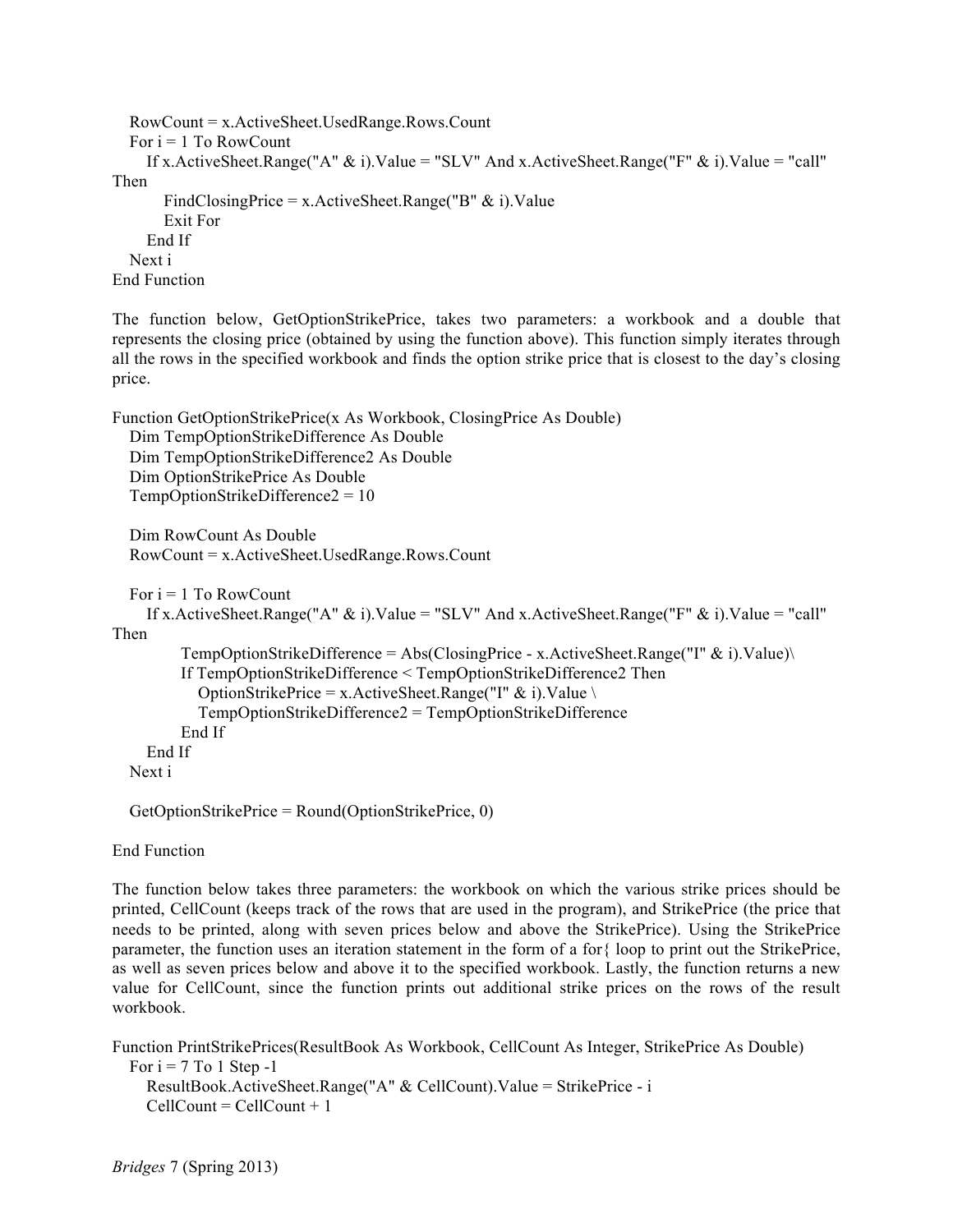```
 Next i
   ResultBook.ActiveSheet.Range("A" & CellCount).Value = StrikePrice
  CellCount = CellCount + 1For i = 1 To 7
    ResultBook.ActiveSheet.Range("A" & CellCount).Value = StrikePrice + i
    CellCount = CellCount + 1 Next i
   PrintStrikePrices = CellCount
End Function
```
The function shown below, MatchIVValues, takes four parameters: a workbook to analyze, a workbook to print results, and the start and end rows of the result workbook, which allow the results to be printed out to a particular range in the result workbook. Using this function allows the program to get the implied volatility (IV) values that correspond with each strike price defined earlier in the PrintStrikePrices function. The program obtains the last IV value available that corresponds with the strike price specified (these are obtained in the function above).

```
Function MatchIVValues(Workbook As Workbook, ResultBook As Workbook, StartRow, EndRow)
   Dim RowCount As Double
   RowCount = Workbook.ActiveSheet.UsedRange.Rows.Count
  For i = StartRow To EndRow 'representing strike prices on resultbook's actives heet -7 and + 7For x = 1 To RowCount
       If Workbook.ActiveSheet.Range("A" & x).Value = "SLV" And Workbook.ActiveSheet.Range("F"
```

```
& x). Value = "call" Then
```
 If ResultBook.ActiveSheet.Range("A" & i).Value = Workbook.ActiveSheet.Range("I" & x).Value Then

ResultBook.ActiveSheet.Range("B" & i).Value = Workbook.ActiveSheet.Range("O" &

x).Value

 'Exit For End If

```
 End If
     Next x
   Next i
MatchIVValues = 1End Function
```
#### **Results**

The results of the programs are shown below in Figures 1-16. The first eight graphs represent the four weeks of high price volatility with each week's call and put options shown in separate graphs. Figures 1-4 represent call options for the weeks of high price volatility, and Figures 5-8 represent the same weeks as Figures 1-4 but show put options. The last eight graphs represent the four weeks of low price volatility with each week's call and put options also shown in separate graphs. Figures 9-12 represent call options for the weeks of low price volatility, and Figures 13-16 represent the same weeks as Figures 9-12 but show put options. Each graph demonstrates the volatility smirk of the call or put option that corresponds with the week it represents. It is important to take note that for the weeks of both low and high price volatility, the call option graphs are shown first followed by the put option graphs.

The first noticeable trend with the results can be observed in the four weeks of high price volatility with call options, which are presented in Figures 1-4. It can be seen that the volatility smirk becomes more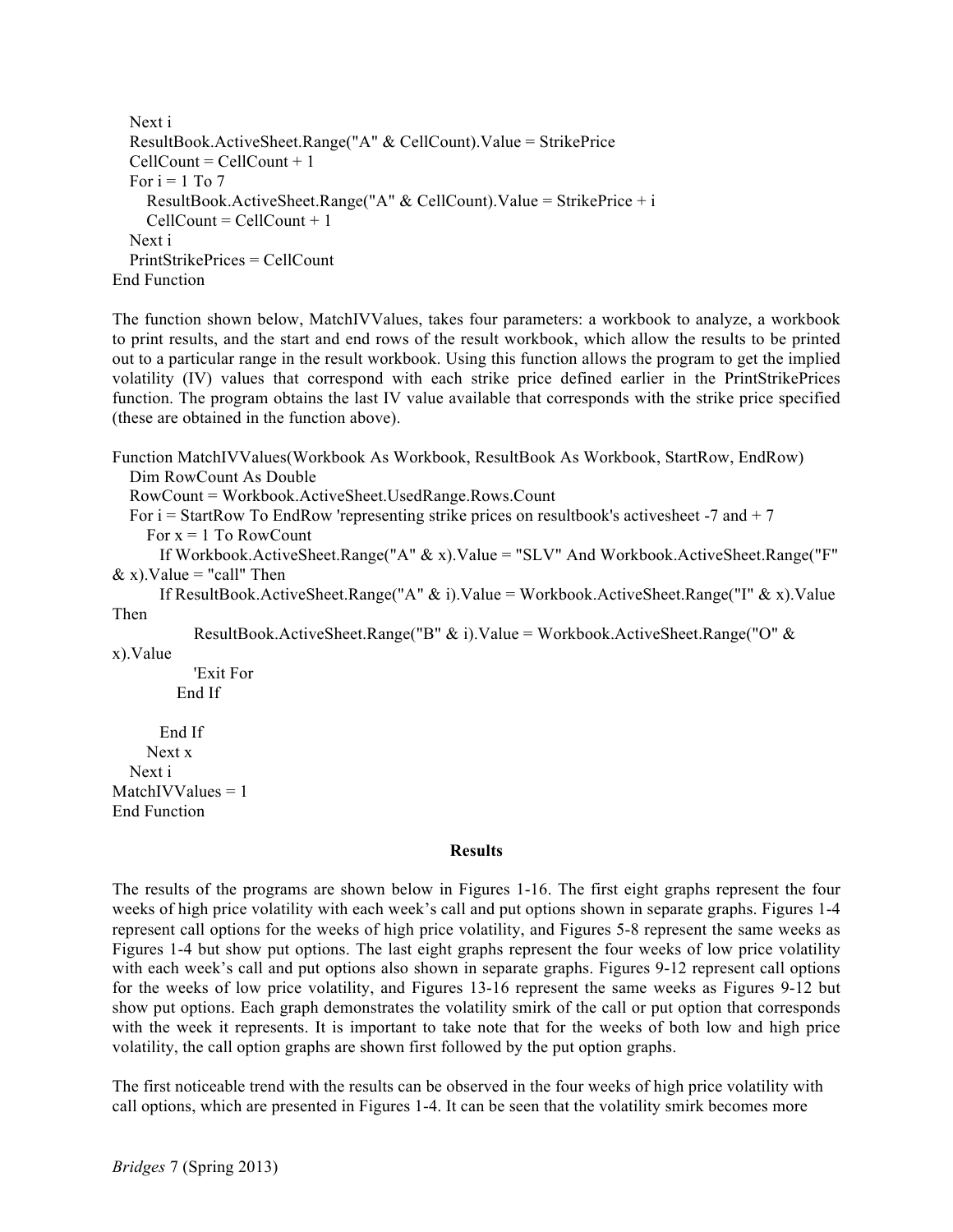normalized as the price volatility decreases. This can be observed specifically in Figures 3-4. SLV put options in these same periods (Figures 5-8) showed a very similar trend to the call options.

As it is in Figures 1-4, which outlined call options rather than put options, the volatility smirks become more standard as the overall price volatility of each week decreases. However, unlike Figures 3-4, the put option volatility smirks in Figures 7-8 have a noticeable trough and two fairly akin peaks.

Figures 9-16 represent the volatility smirks of SLV call options for the weeks of low price volatility for the year. Call options are listed first and then put options follow. Figures 9-12 showed fairly normal trends for three out of four graphs and did not produce much of a pattern. Figure 11, which represented the third week of highest volatility, was the graph that produced some anomalies. The call options for these weeks can be found below in Figures 9-12.

Like the call options, the put options in the periods of lowest price movement (Figures 13-16) demonstrate fairly normal results with the third graph being the exception. The overall results show that there were no highly distinguishable differences between the volatility smirks of the weeks of high price volatility (Figures 1-8) and those of the corresponding weeks with low price volatility (Figures 9-16). As noted previously, data for some weeks were not available.

#### **Conclusion**

This project was an application of computational finance. Computational finance uses programming techniques and analytical methods to make better financial predictions on option pricing (Yingsaeree & Treleaven, 2010). As additional technologies are utilized by financial companies, the opportunities for formulating new programs for financial analysis are expanding.

We examined whether or not the volatility smirks of put and call SLV options presented similar trends among periods of high and low price movement. Since the volatility smirks among high and low price movement periods presented very similar trends, we can infer that SLV volatility behavior in high and low price movement periods is similar as well for the year 2010. In addition, we can infer that SLV volatility in the year 2010 is independent of price and may instead depend on qualitative factors that do not depend on economic equations or data. This is consistent with Downey's analysis of 2010 SLV stock option prices, as well as Cont's and Shiller's arguments that investors often make decisions that are based on factors that are not quantitative.

Supplementary studies could be done by further analyzing IV values for additional dates to see how similar these trends are with other weeks of low and high price movement.

#### **Figures**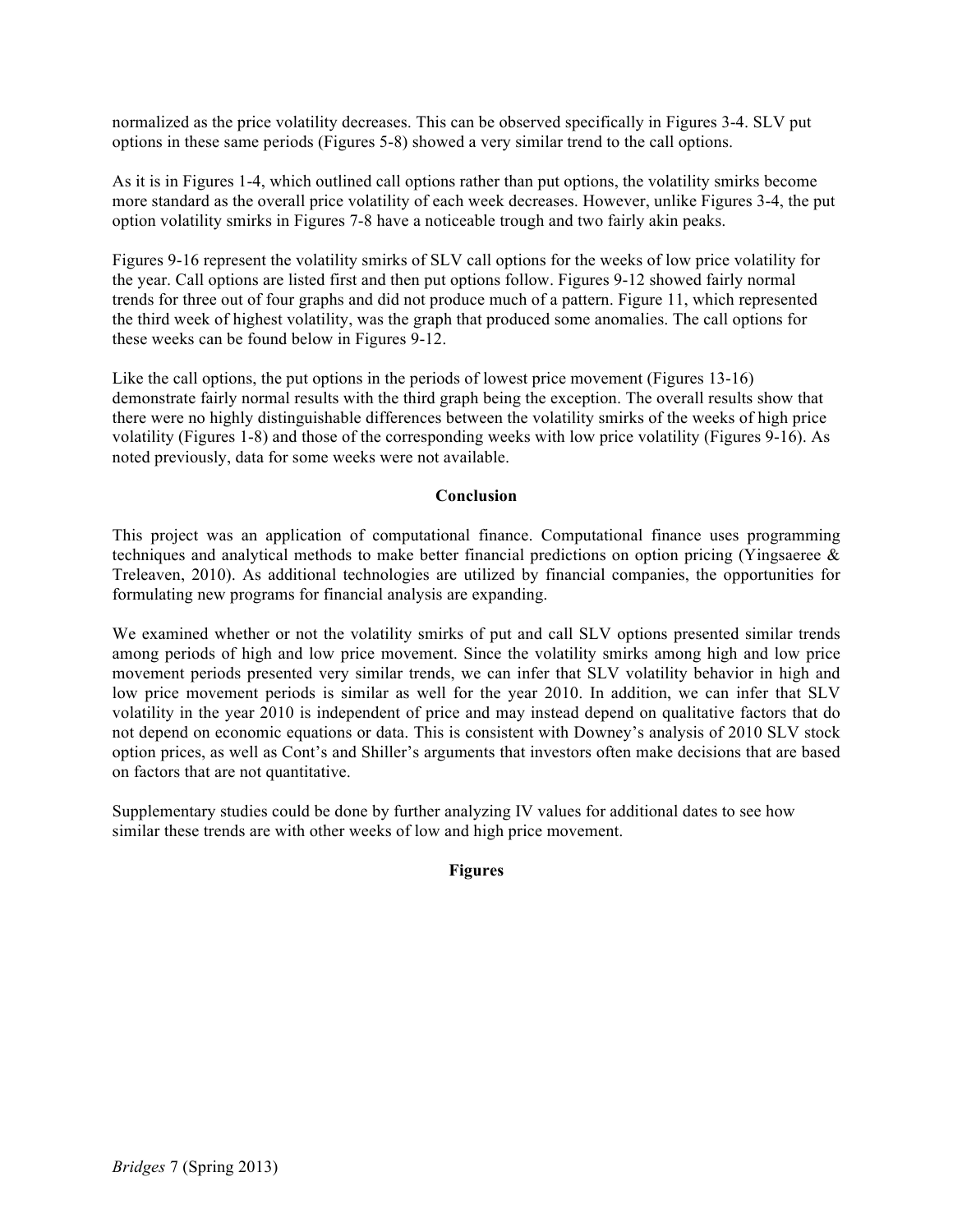

*Figure 1*. Volatility Smirk for SLV Call Option for the Week of Highest Price Volatility (11/9/10- 11/15/10)



*Figure 2***.** Volatility Smirk for SLV Call Option for the Week of Third Highest Price Volatility  $(10/19/10 - 10/25/10)^1$ 

<sup>&</sup>lt;sup>1</sup>Data for the week of second highest price volatility were not available.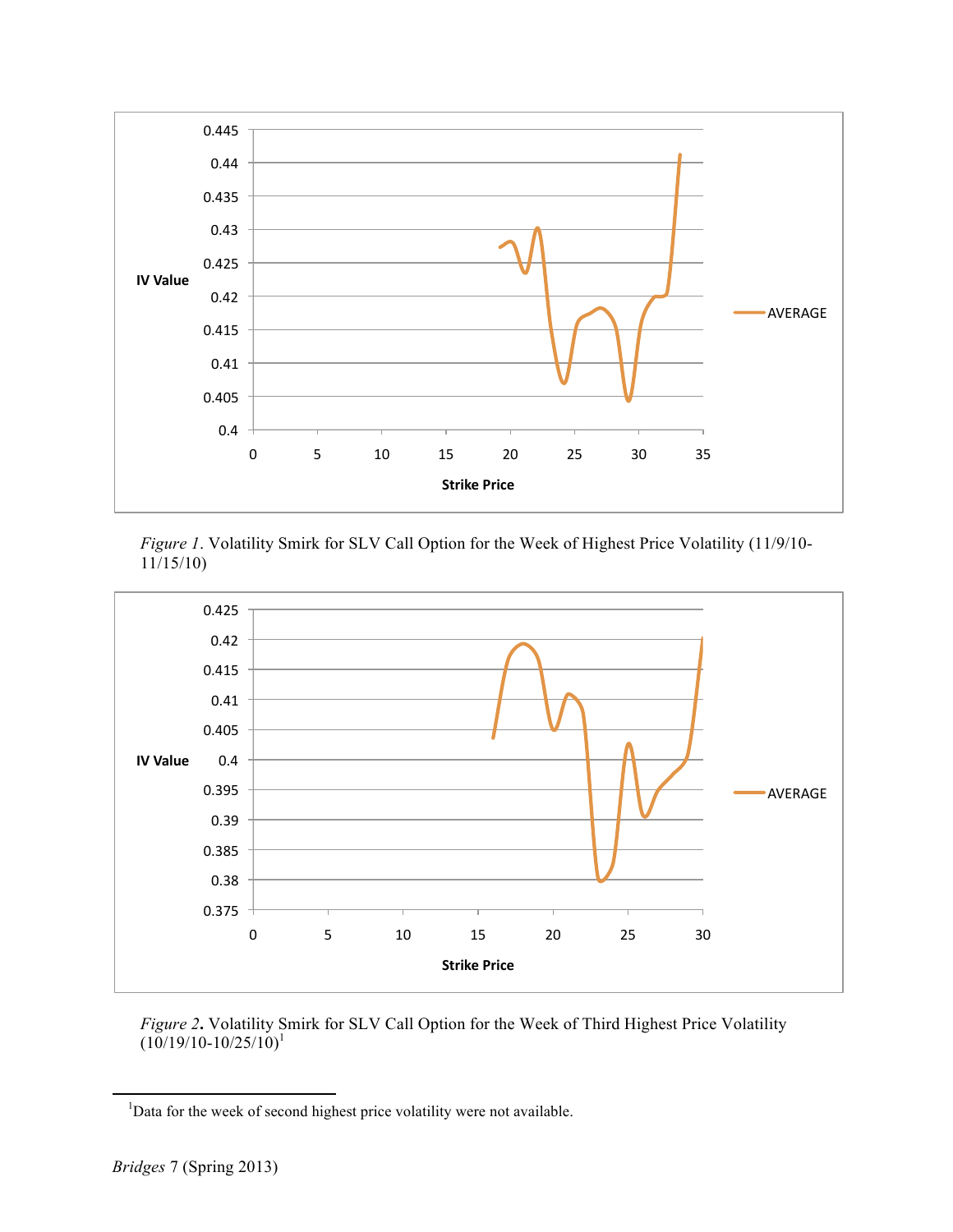

*Figure 3*. Volatility Smirk for SLV Call Option for the Week of Fourth Highest Price Volatility (6/4/10-6/10/10)



*Figure 4*. Volatility Smirk for SLV Call Option for the Week of Fifth Highest Price Volatility (4/29/10-5/5/10)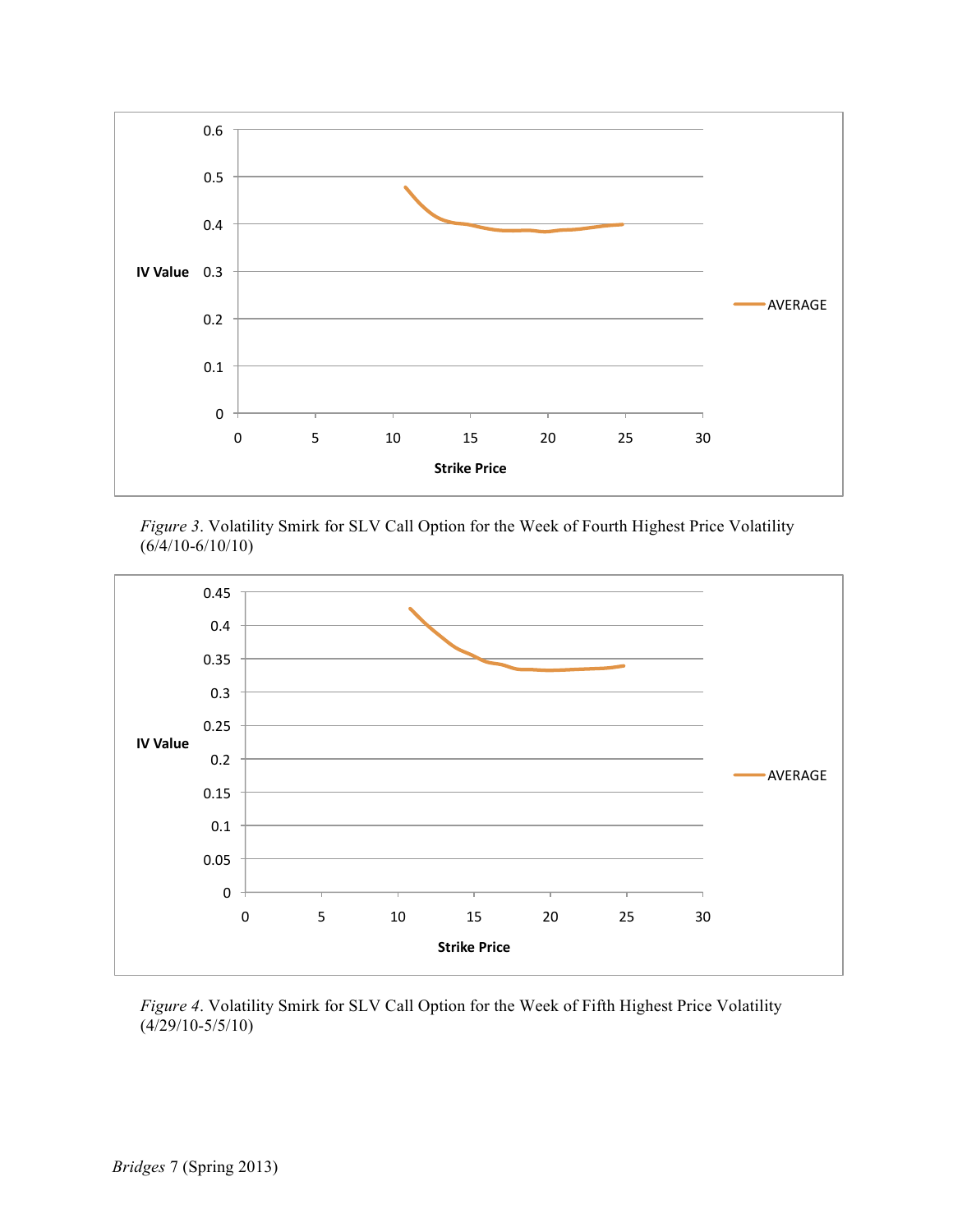

*Figure 5*. Volatility Smirk for SLV Put Option for the Week of Highest Price Volatility (11/9/10-11/15/10)



*Figure 6*. Volatility Smirk for SLV Put Option for the Week of Third Highest Price Volatility  $(10/19/10-10/25/10)^2$ 

<sup>&</sup>lt;sup>2</sup>Data for the week of second highest price volatility were not available.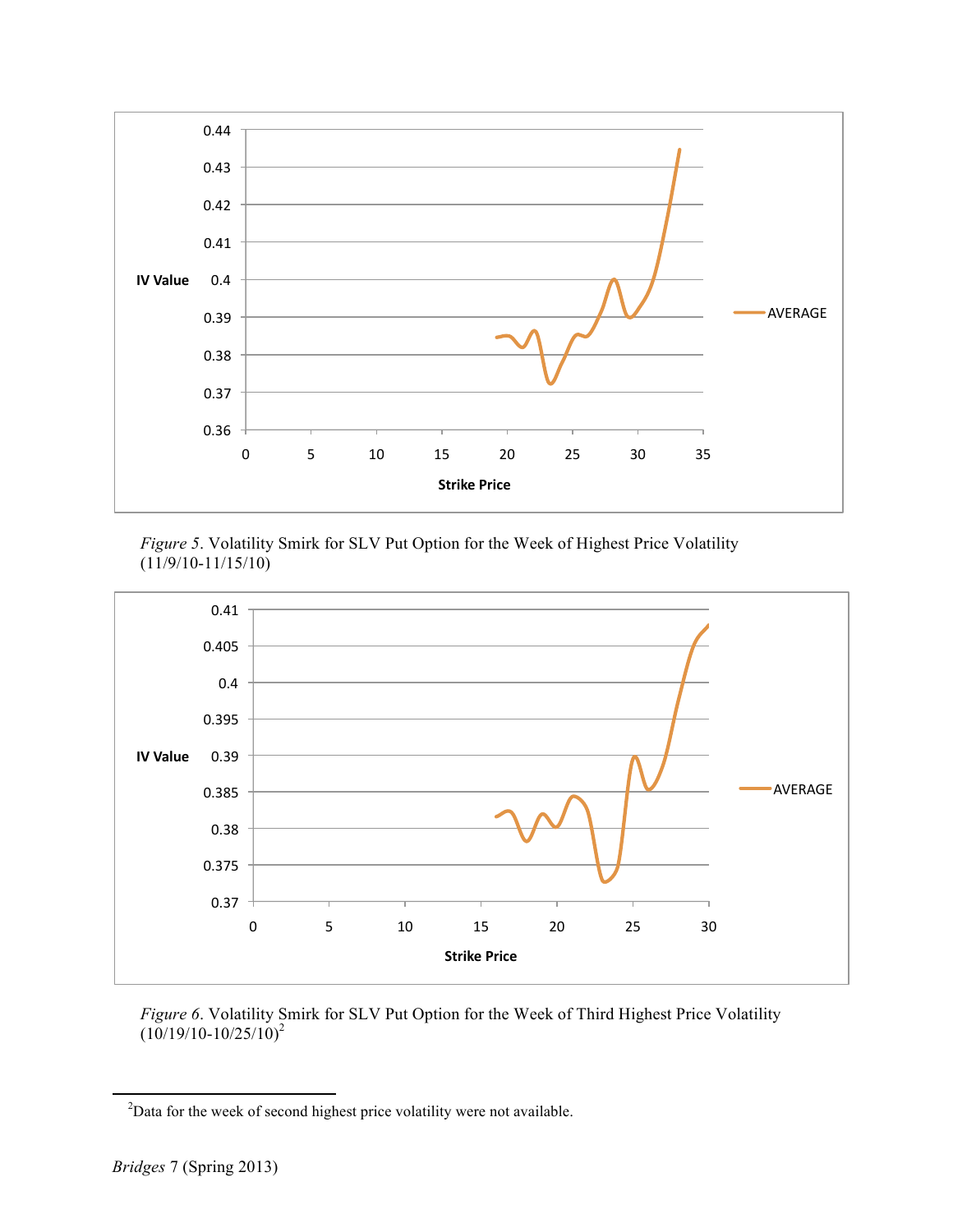

*Figure 7*. Volatility Smirk for SLV Put Option for the Week of Fourth Highest Price Volatility (6/4/10-6/10/10)



*Figure 8*. Volatility Smirk for SLV Put Option for the Week of Fifth Highest Price Volatility (4/29/10- 5/5/10)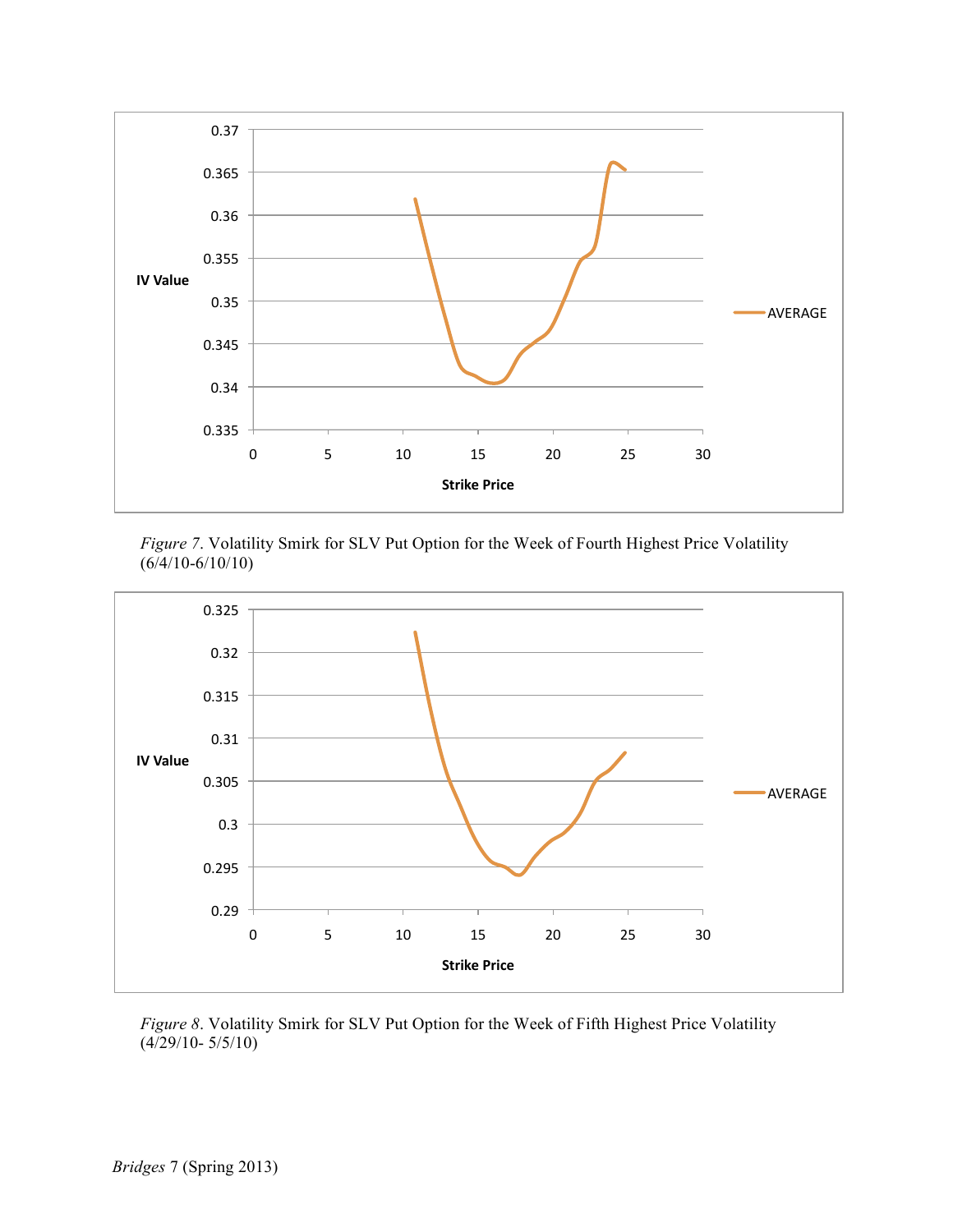

*Figure 9*. Volatility Smirk for SLV Call Option for the Week of Lowest Price Volatility (9/7/10- 9/13/10)



*Figure 10*. Volatility Smirk for SLV Call Option for the Week of Second Lowest Price Volatility (7/2/10- 7/9/10)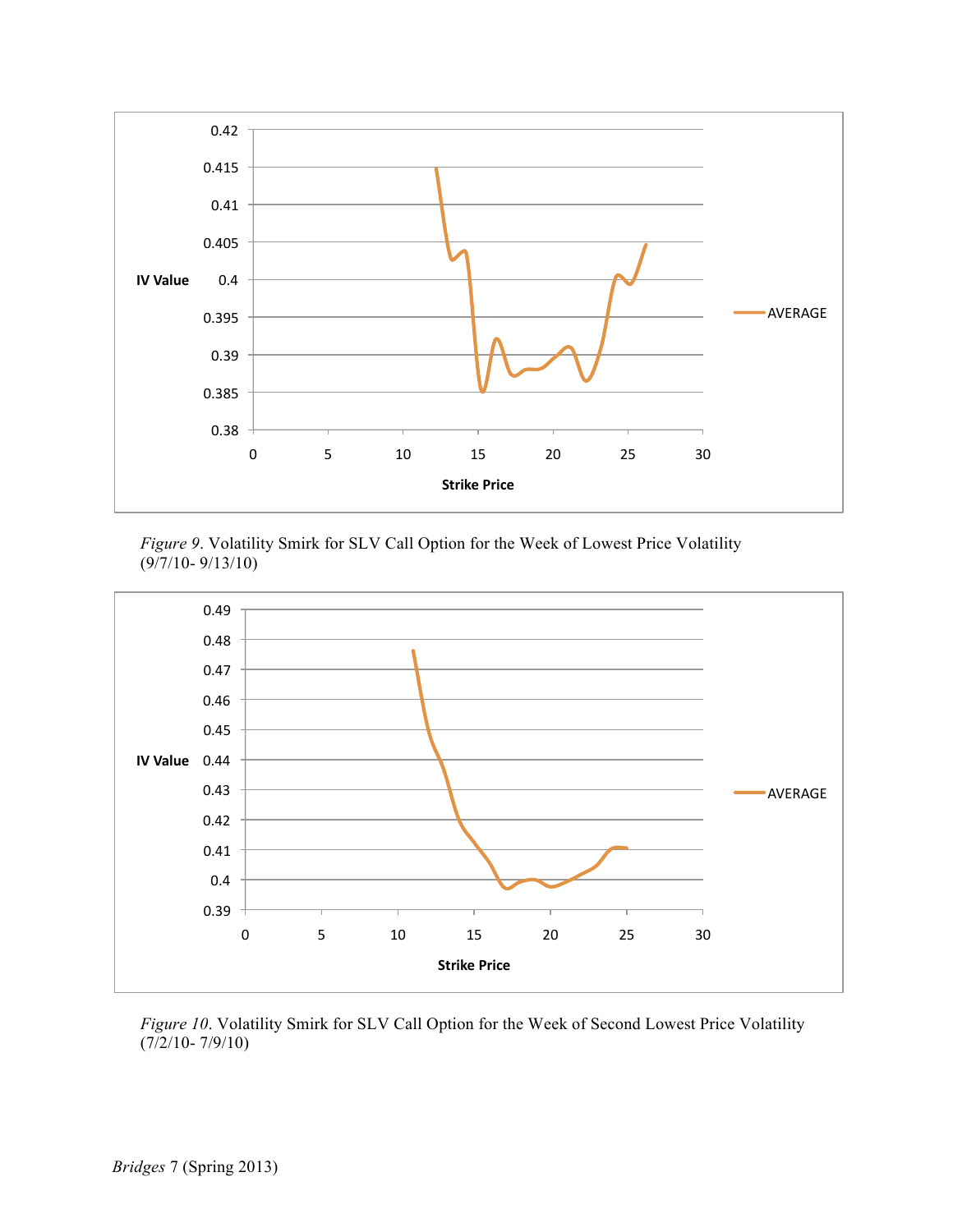

*Figure 11*. Volatility Smirk for SLV Call Option for the Week of Third Lowest Price Volatility (9/21/10-9/27/10)



*Figure 12*. Volatility Smirk for SLV Call Option for the Week of Fifth Lowest Price Volatility  $(4/22/10-4/28/10)^3$ 

<sup>&</sup>lt;sup>3</sup>Data for the fourth lowest price volatility week were not available.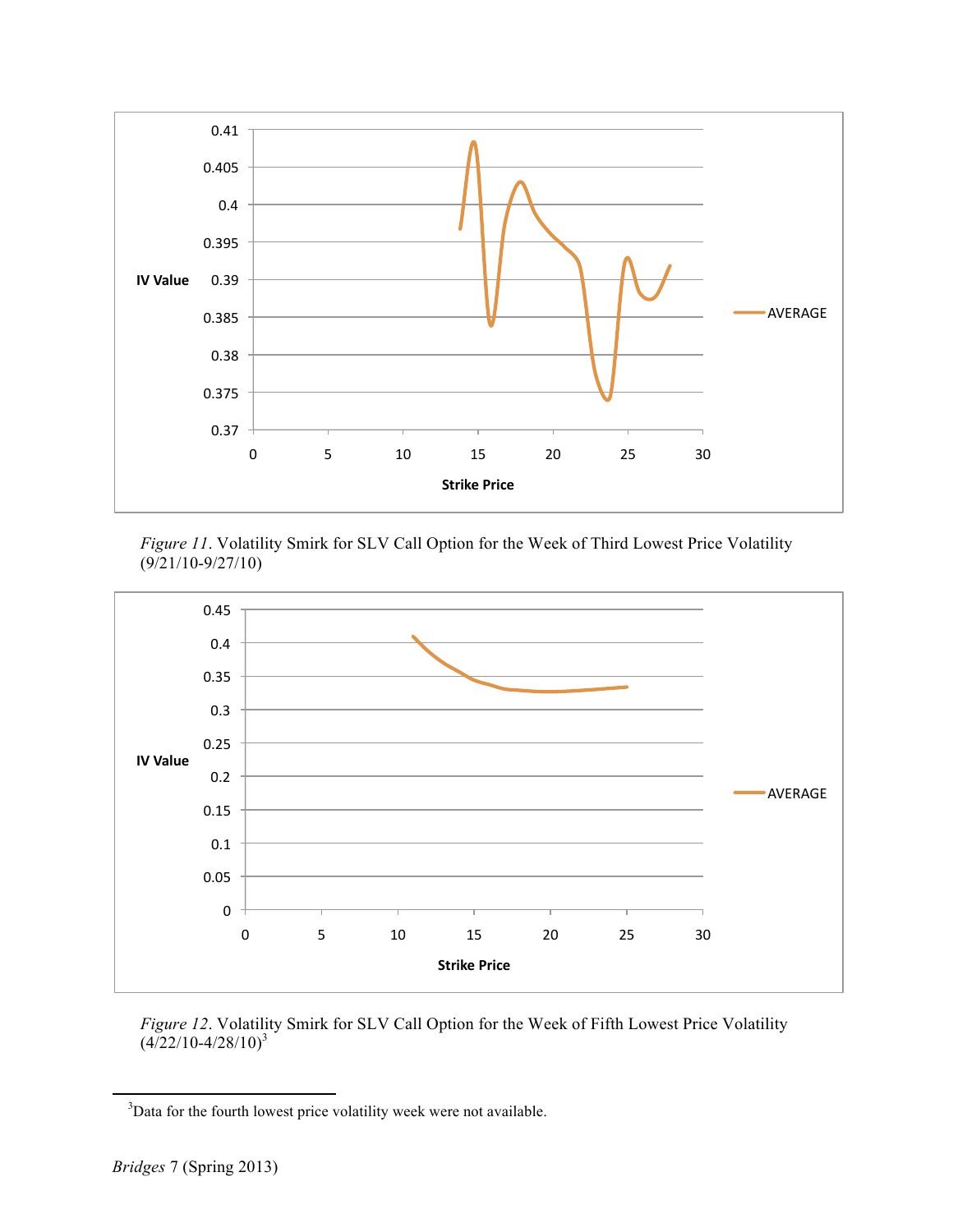





*Figure 14*. Volatility Smirk for SLV Put Option for the Week of Second Lowest Price Volatility (7/2/10- 7/9/10)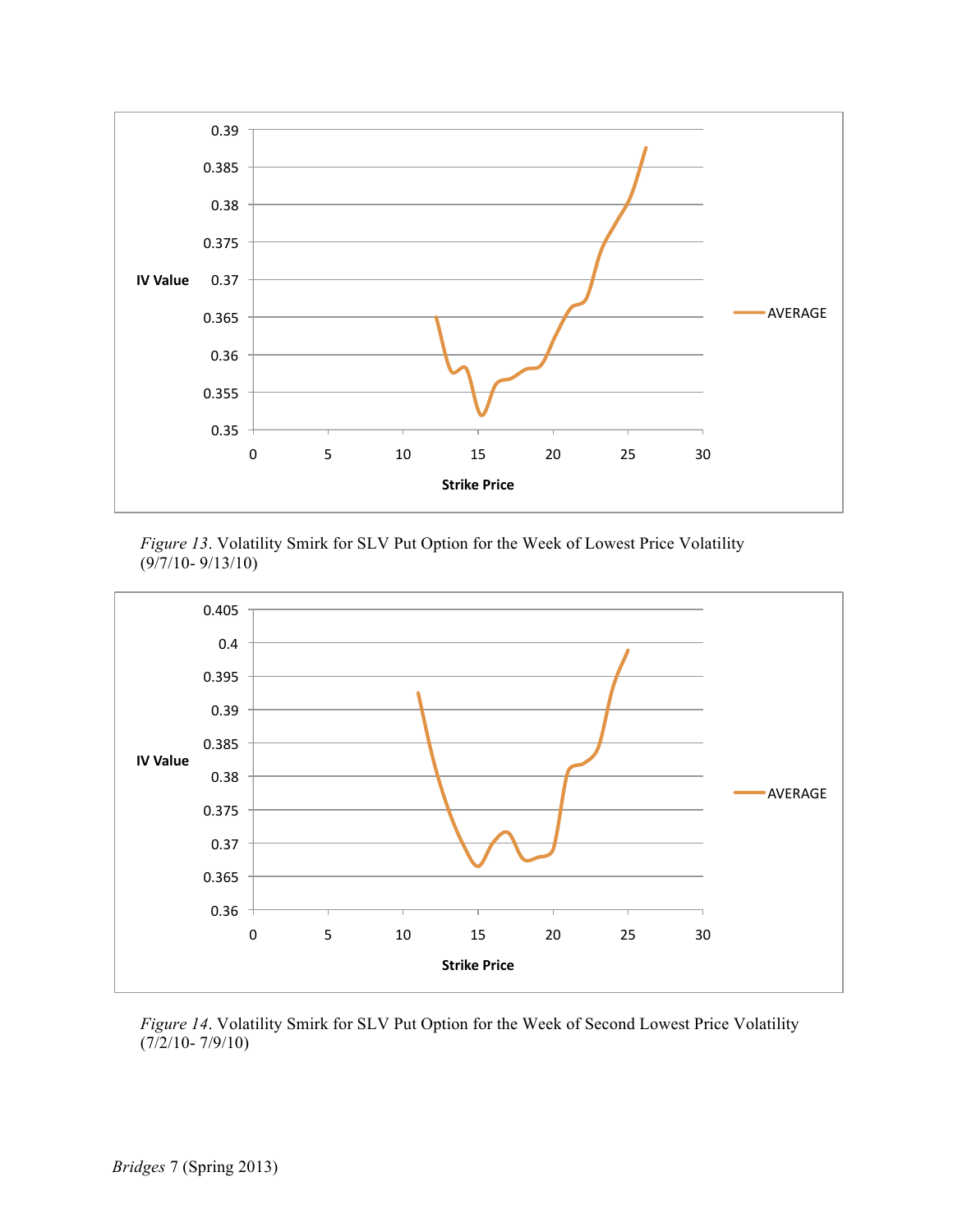

*Figure 15*. Volatility Smirk for SLV Put Option for the Week of Third Lowest Price Volatility (9/21/10-9/27/10)



*Figure 16*. Volatility Smirk for SLV Put Option for the Week of Fifth Lowest Price Volatility  $(4/22/10-4/28/10)^4$ 

<sup>&</sup>lt;sup>4</sup>Data for the fourth lowest price volatility week were not available.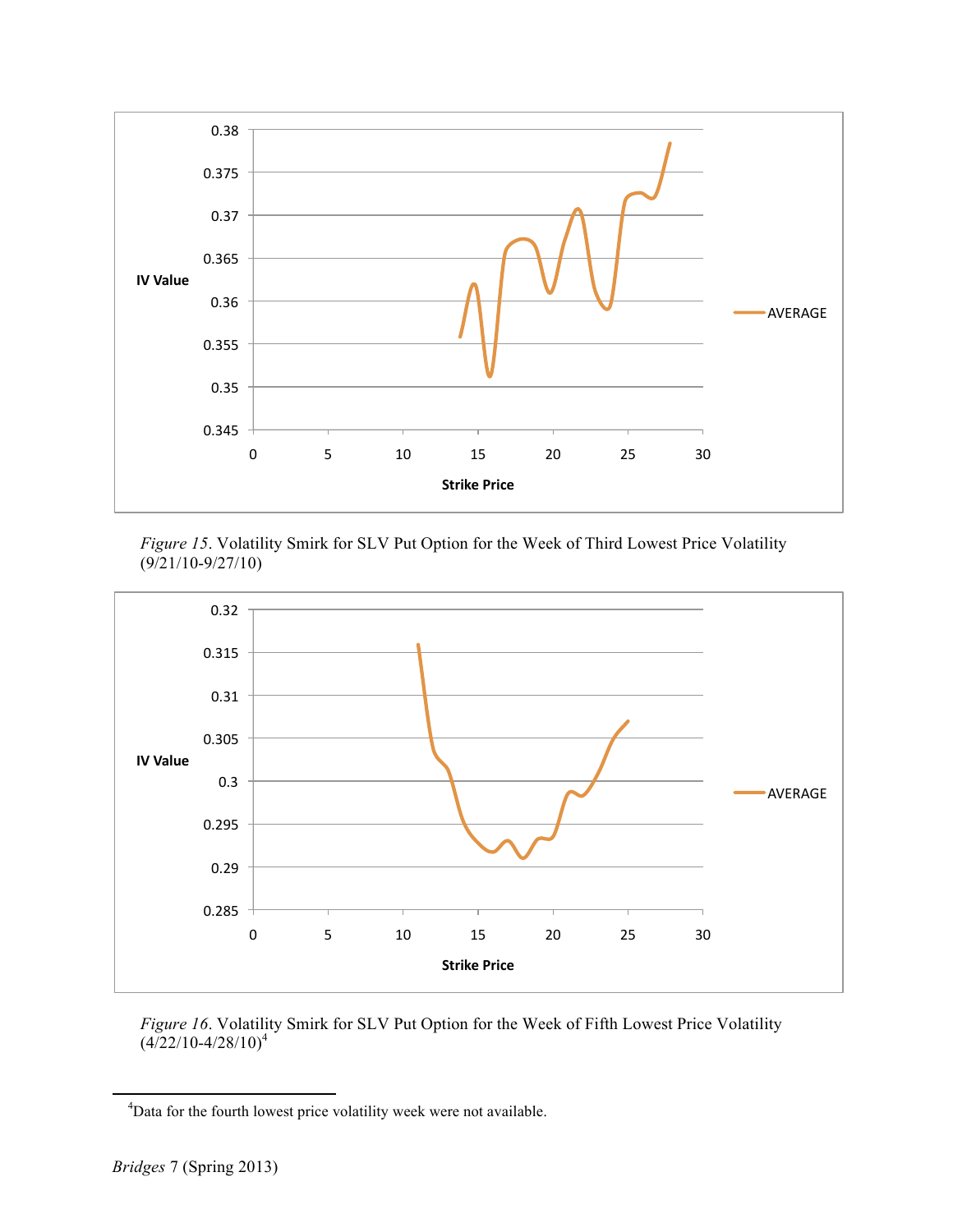#### **References**

Baken, P. A., & Nandi, S. (1996). Options and volatility. *Economic Review*, *81*(3-6), 21.

- Black, F., & Scholes, M. (1973). The pricing of options and corporate liabilities. *Journal of Political Economy*, *81*(3), 637-654.
- Borzykowski, B. (2011).Volatility survival guide. *Canadian Business*, *84*(15), 47-49.
- Chance, D. M. (2004). *An introduction to derivatives and risk management.* Mason: South-Western.
- Clapperton, G. G. (2010). Raising the gold standard. *Engineering & Technology*, *5*(15), 66-69.
- Cohan, P. (2010). Big risk: \$1.2 quadrillion derivatives market dwarfs world GDP. *Daily Finance*. Retrieved from http://www.dailyfinance.com/2010/06/09/risk-quadrillion-derivatives-marketgdp/.
- Cont, R. (2001). Empirical properties of asset returns: Stylized facts and statistical issues. *Quantitative Finance,* 1, pp.223-236.
- Coulson, M. (2005). Gold as an investment. *Applied earth science: Transactions of the institution of mining and metallurgy section b*, *114*(2), 122-128.
- Cross, J. (2005). Gold the emotional metal. *Applied earth science: Transactions of the institution of mining and metallurgy section b*, *114*(2), 101-107.
- Downey, J. (2011). Investigating silver ETF volatility. (Unpublished honors thesis). Conway: Coastal Carolina University.
- Hull, J. (2012). Options, futures, and other derivatives (8th ed.). Boston, MA: Prentice Hall.
- Lardner, J. (1999). OK, here are your options. *U.S. News & World Report*, *126*(8), 44.
- Neely, C. J. (2005). Using implied volatility to measure uncertainty about interest rates. *Review*, *87*(3), 407-425.
- Schoenberger, E. (2011). Why is gold valuable? Nature, social power and the value of things. *Cultural Geographies*, *18*(1), 3-24.
- Shiller, R. J. (2003). From efficient markets theory to behavioral finance. *Journal of Economic Perspectives*, *17*(1), 83-104.
- Sloan, A., & Perrucci, D. (2003). Running out of options. *Newsweek*, *142*(3), 40.
- Udell, S. (2008). Understanding stock options. *American Journal of Family Law*, *22*(1), 23-27.

Yingsaeree, C., Nuti, G., & Treleaven, P. (2010). Computational finance. *IEEE Computer, 43*(12)*,* 36-43.